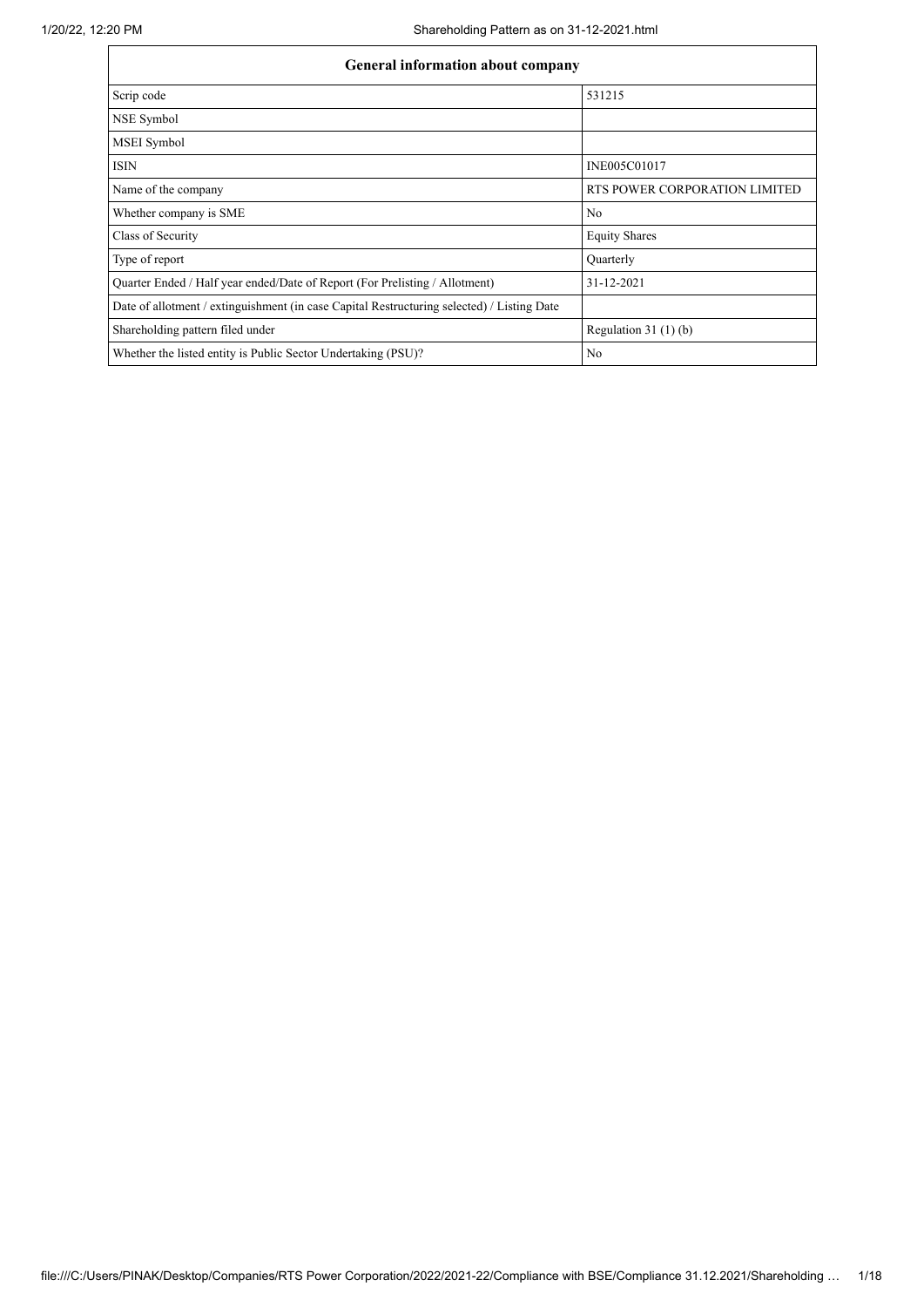$\overline{1}$ 

|                | <b>Declaration</b>                                                                        |                |                                |                       |                             |  |  |  |  |  |  |
|----------------|-------------------------------------------------------------------------------------------|----------------|--------------------------------|-----------------------|-----------------------------|--|--|--|--|--|--|
| Sr.<br>No.     | Particular                                                                                | Yes/No         | Promoter and<br>Promoter Group | Public<br>shareholder | Non Promoter-<br>Non Public |  |  |  |  |  |  |
| $\mathbf{1}$   | Whether the Listed Entity has issued any partly paid up shares?                           | N <sub>0</sub> | N <sub>0</sub>                 | N <sub>0</sub>        | N <sub>0</sub>              |  |  |  |  |  |  |
| $\overline{2}$ | Whether the Listed Entity has issued any Convertible Securities<br>9                      | N <sub>0</sub> | N <sub>0</sub>                 | N <sub>0</sub>        | N <sub>o</sub>              |  |  |  |  |  |  |
| $\overline{3}$ | Whether the Listed Entity has issued any Warrants?                                        | N <sub>o</sub> | N <sub>0</sub>                 | N <sub>o</sub>        | N <sub>o</sub>              |  |  |  |  |  |  |
| $\overline{4}$ | Whether the Listed Entity has any shares against which<br>depository receipts are issued? | N <sub>o</sub> | N <sub>0</sub>                 | N <sub>o</sub>        | No                          |  |  |  |  |  |  |
| 5              | Whether the Listed Entity has any shares in locked-in?                                    | N <sub>0</sub> | N <sub>0</sub>                 | N <sub>o</sub>        | N <sub>o</sub>              |  |  |  |  |  |  |
| 6              | Whether any shares held by promoters are pledge or otherwise<br>encumbered?               | N <sub>0</sub> | N <sub>0</sub>                 |                       |                             |  |  |  |  |  |  |
| $\overline{7}$ | Whether company has equity shares with differential voting<br>rights?                     | N <sub>o</sub> | N <sub>0</sub>                 | N <sub>o</sub>        | No.                         |  |  |  |  |  |  |
| 8              | Whether the listed entity has any significant beneficial owner?                           | No             |                                |                       |                             |  |  |  |  |  |  |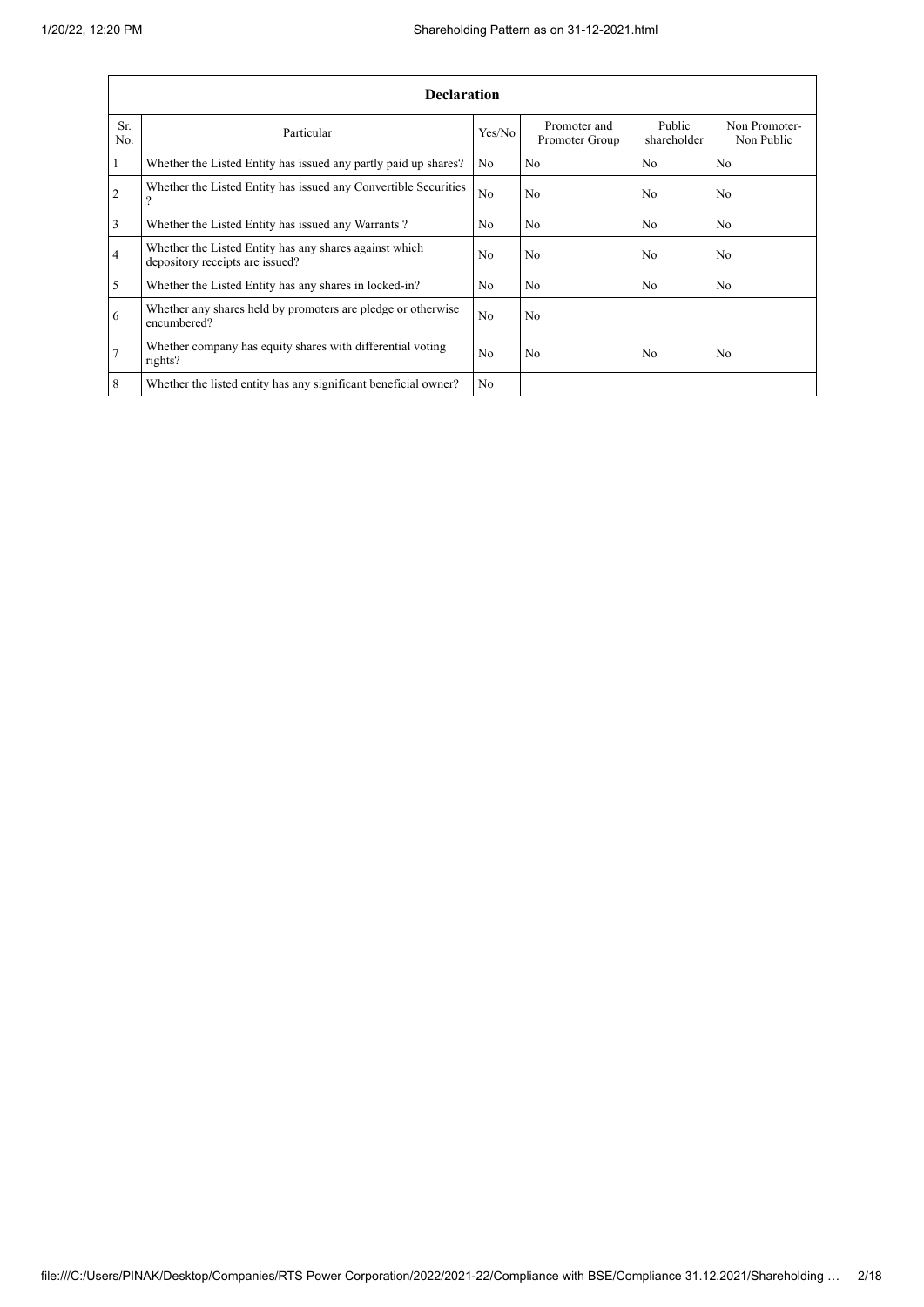$\overline{\Gamma}$ 

٦

|                               | Table I - Summary Statement holding of specified securities |              |                       |                      |                          |                                                                |                                          |                                                                  |               |                           |                     |  |
|-------------------------------|-------------------------------------------------------------|--------------|-----------------------|----------------------|--------------------------|----------------------------------------------------------------|------------------------------------------|------------------------------------------------------------------|---------------|---------------------------|---------------------|--|
|                               | Category                                                    | Nos. Of      | No. of<br>fully paid  | No. Of<br>Partly     | No. Of<br>shares         | Total nos.<br>shares<br>held (VII)<br>$= (IV) +$<br>$(V)+(VI)$ | Shareholding as a<br>% of total no. of   | Number of Voting Rights held in each<br>class of securities (IX) |               |                           |                     |  |
| Category<br>$\textcircled{1}$ | of<br>shareholder                                           | shareholders | up equity             | paid-up<br>equity    | underlying<br>Depository |                                                                | shares (calculated<br>as per SCRR, 1957) |                                                                  |               | No of Voting (XIV) Rights | Total as a          |  |
|                               | (II)                                                        | (III)        | shares<br>held $(IV)$ | shares<br>held $(V)$ | Receipts<br>(VI)         |                                                                | (VIII) As a % of<br>$(A+B+C2)$           | Class<br>eg: $X$                                                 | Class<br>eg:y | Total                     | $%$ of<br>$(A+B+C)$ |  |
| (A)                           | Promoter<br>&<br>Promoter<br>Group                          | 14           | 6784722               |                      |                          | 6784722                                                        | 74                                       | 6784722                                                          |               | 6784722                   | 74                  |  |
| (B)                           | Public                                                      | 4643         | 2383778               |                      |                          | 2383778                                                        | 26                                       | 2383778                                                          |               | 2383778                   | 26                  |  |
| (C)                           | Non<br>Promoter-<br>Non Public                              |              |                       |                      |                          |                                                                |                                          |                                                                  |               |                           |                     |  |
| (C1)                          | <b>Shares</b><br>underlying<br><b>DRs</b>                   |              |                       |                      |                          |                                                                |                                          |                                                                  |               |                           |                     |  |
| (C2)                          | Shares held<br>by<br>Employee<br>Trusts                     |              |                       |                      |                          |                                                                |                                          |                                                                  |               |                           |                     |  |
|                               | Total                                                       | 4657         | 9168500               |                      |                          | 9168500                                                        | 100                                      | 9168500                                                          |               | 9168500                   | 100                 |  |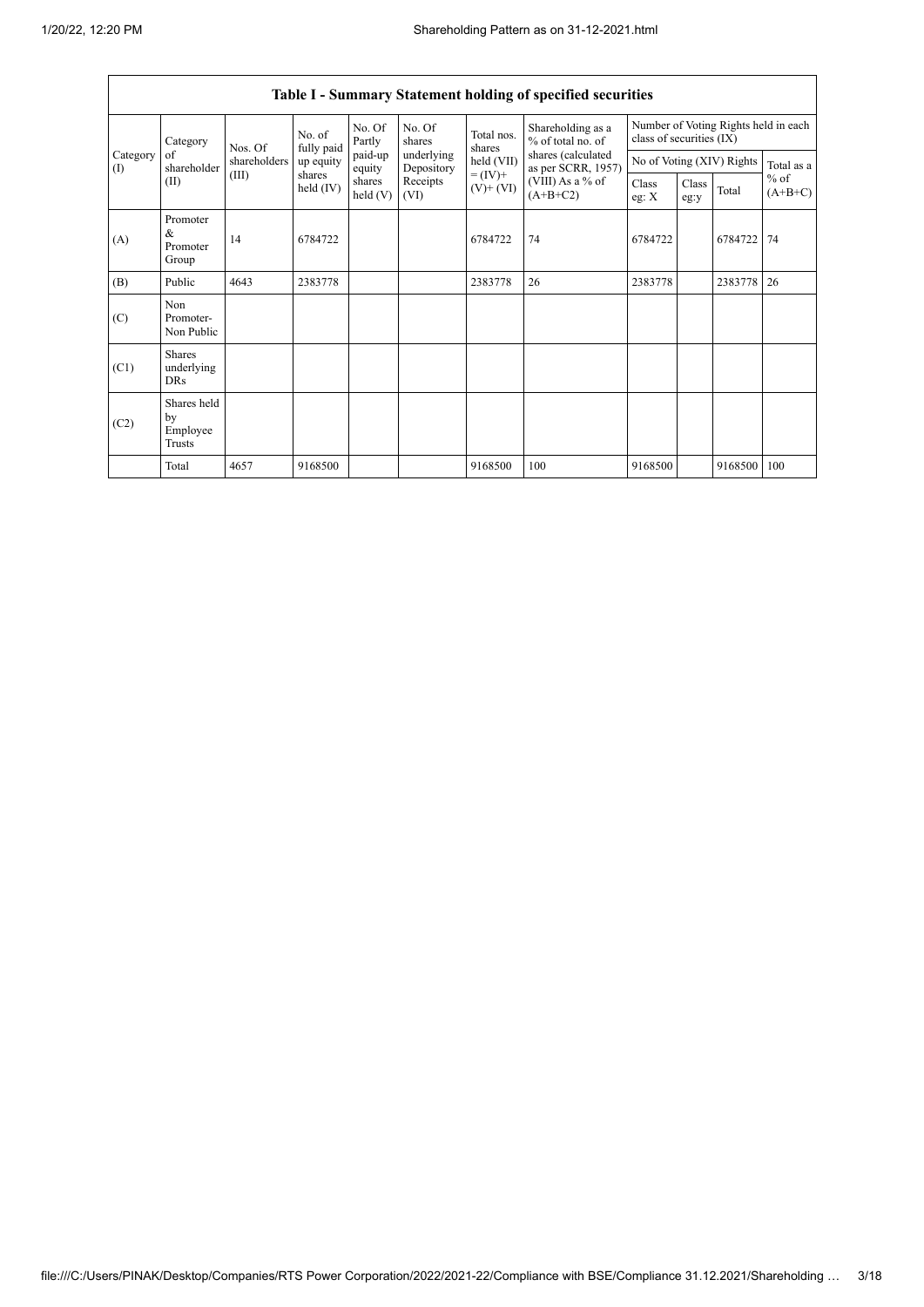|                 | Table I - Summary Statement holding of specified securities |                                                      |                                       |                                                                                                               |                                                                                                                                                                                  |                                        |                                                  |                                                                               |                                                         |                                       |  |
|-----------------|-------------------------------------------------------------|------------------------------------------------------|---------------------------------------|---------------------------------------------------------------------------------------------------------------|----------------------------------------------------------------------------------------------------------------------------------------------------------------------------------|----------------------------------------|--------------------------------------------------|-------------------------------------------------------------------------------|---------------------------------------------------------|---------------------------------------|--|
| Category<br>(1) | Category<br>of<br>shareholder<br>(II)                       | No. Of<br><b>Shares</b><br>Underlying<br>Outstanding | No. of<br><b>Shares</b><br>Underlying | No. Of Shares<br>Underlying<br>Outstanding<br>convertible<br>securities and<br>No. Of<br>Warrants (Xi)<br>(a) | Shareholding, as a %<br>assuming full<br>conversion of<br>convertible securities (<br>as a percentage of<br>diluted share capital)<br>$(XI) = (VII)+(X) As a %$<br>of $(A+B+C2)$ | Number of<br>Locked in<br>shares (XII) |                                                  | Number of<br><b>Shares</b><br>pledged or<br>otherwise<br>encumbered<br>(XIII) |                                                         | Number of<br>equity shares<br>held in |  |
|                 |                                                             | convertible<br>securities<br>$(X_i)$<br>(X)          | Outstanding<br>Warrants               |                                                                                                               |                                                                                                                                                                                  | No.<br>(a)                             | As a<br>$%$ of<br>total<br>Shares<br>held<br>(b) | No.<br>(a)                                                                    | As a<br>$%$ of<br>total<br><b>Shares</b><br>held<br>(b) | dematerialized<br>form $(XIV)$        |  |
| (A)             | Promoter<br>$\&$<br>Promoter<br>Group                       |                                                      |                                       |                                                                                                               | 74                                                                                                                                                                               |                                        |                                                  |                                                                               |                                                         | 6784722                               |  |
| (B)             | Public                                                      |                                                      |                                       |                                                                                                               | 26                                                                                                                                                                               |                                        |                                                  |                                                                               |                                                         | 2379704                               |  |
| (C)             | Non<br>Promoter-<br>Non Public                              |                                                      |                                       |                                                                                                               |                                                                                                                                                                                  |                                        |                                                  |                                                                               |                                                         |                                       |  |
| (C1)            | <b>Shares</b><br>underlying<br><b>DRs</b>                   |                                                      |                                       |                                                                                                               |                                                                                                                                                                                  |                                        |                                                  |                                                                               |                                                         |                                       |  |
| (C2)            | Shares held<br>by<br>Employee<br><b>Trusts</b>              |                                                      |                                       |                                                                                                               |                                                                                                                                                                                  |                                        |                                                  |                                                                               |                                                         |                                       |  |
|                 | Total                                                       |                                                      |                                       |                                                                                                               | 100                                                                                                                                                                              |                                        |                                                  |                                                                               |                                                         | 9164426                               |  |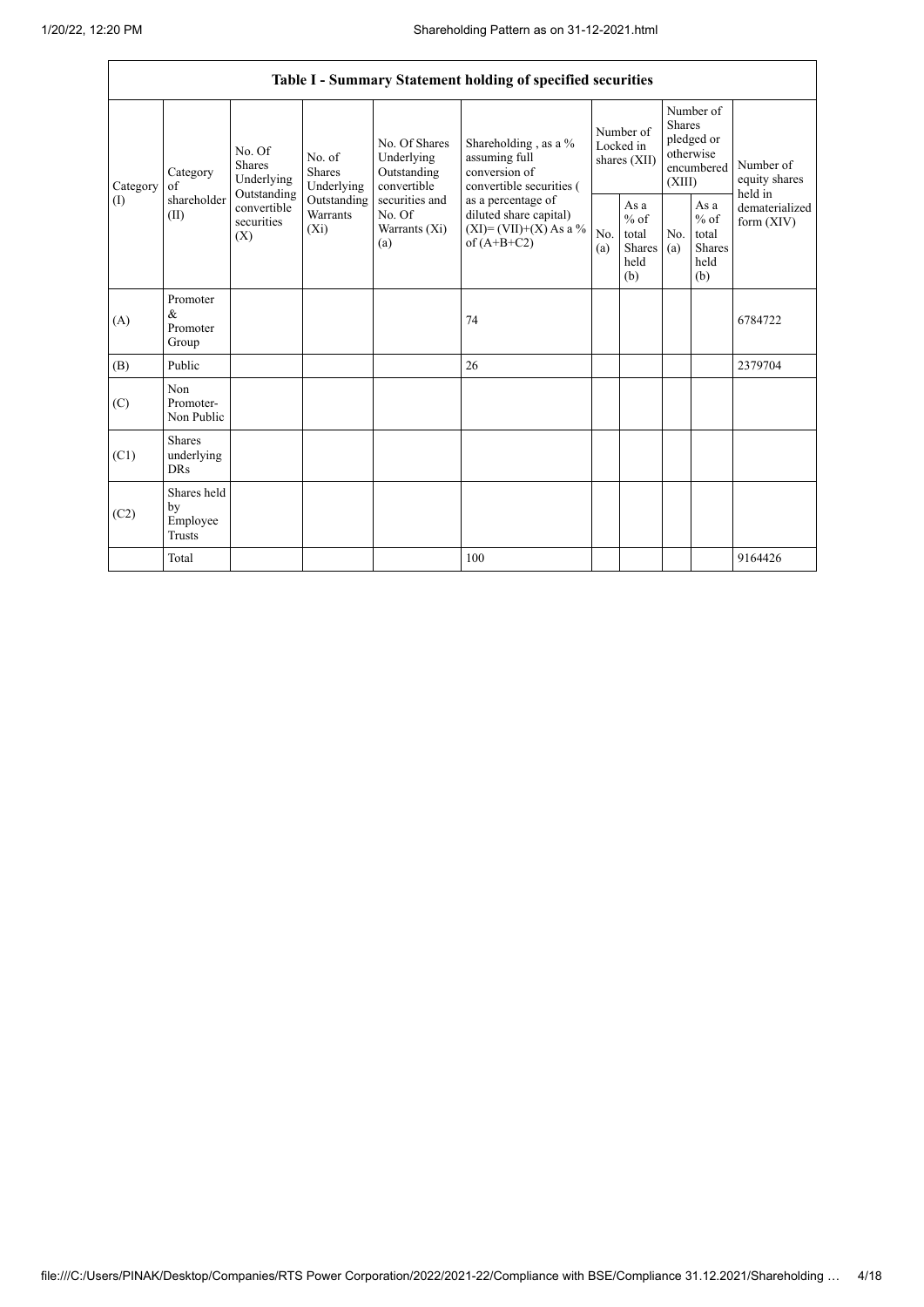$\mathbf{r}$ 

 $\overline{\mathbf{1}}$ 

|                                                                                             | Table II - Statement showing shareholding pattern of the Promoter and Promoter Group                                |                         |                            |                                 |                                    |                             |                                              |                               |               |                                 |                           |
|---------------------------------------------------------------------------------------------|---------------------------------------------------------------------------------------------------------------------|-------------------------|----------------------------|---------------------------------|------------------------------------|-----------------------------|----------------------------------------------|-------------------------------|---------------|---------------------------------|---------------------------|
|                                                                                             |                                                                                                                     |                         | No. of                     | No.<br><b>Of</b>                | No. Of                             | Total<br>nos.               | Shareholding<br>as a % of total              | each class of securities (IX) |               | Number of Voting Rights held in |                           |
| Sr.                                                                                         | Category & Name<br>of the                                                                                           | Nos. Of<br>shareholders | fully<br>paid up<br>equity | Partly<br>paid-<br>up           | shares<br>underlying<br>Depository | shares<br>held<br>$(VII) =$ | no. of shares<br>(calculated as<br>per SCRR, | No of Voting (XIV) Rights     |               |                                 | Total<br>as a %<br>of     |
|                                                                                             | Shareholders (I)                                                                                                    | (III)                   | shares<br>held (IV)        | equity<br>shares<br>held<br>(V) | Receipts<br>(VI)                   | $(IV)+$<br>$(V)$ +<br>(VI)  | 1957) (VIII)<br>As a % of<br>$(A+B+C2)$      | Class eg:<br>X                | Class<br>eg:y | Total                           | Total<br>Voting<br>rights |
| $\boldsymbol{\rm{A}}$                                                                       | Table II - Statement showing shareholding pattern of the Promoter and Promoter Group                                |                         |                            |                                 |                                    |                             |                                              |                               |               |                                 |                           |
| (1)                                                                                         | Indian                                                                                                              |                         |                            |                                 |                                    |                             |                                              |                               |               |                                 |                           |
| (a)                                                                                         | Individuals/Hindu<br>undivided Family                                                                               | 9                       | 495296                     |                                 |                                    | 495296                      | 5.4                                          | 495296                        |               | 495296                          | 5.4                       |
| (d)                                                                                         | Any Other<br>(specify)                                                                                              | 5                       | 6289426                    |                                 |                                    | 6289426                     | 68.6                                         | 6289426                       |               | 6289426                         | 68.6                      |
| Sub-Total (A)<br>(1)                                                                        |                                                                                                                     | 14                      | 6784722                    |                                 |                                    | 6784722                     | 74                                           | 6784722                       |               | 6784722                         | 74                        |
| (2)                                                                                         | Foreign                                                                                                             |                         |                            |                                 |                                    |                             |                                              |                               |               |                                 |                           |
| Total<br>Shareholding<br>of Promoter<br>and Promoter<br>Group $(A)=$<br>$(A)(1)+(A)$<br>(2) |                                                                                                                     | 14                      | 6784722                    |                                 |                                    | 6784722                     | 74                                           | 6784722                       |               | 6784722                         | 74                        |
| $\, {\bf B}$                                                                                | Table III - Statement showing shareholding pattern of the Public shareholder                                        |                         |                            |                                 |                                    |                             |                                              |                               |               |                                 |                           |
| (1)                                                                                         | Institutions                                                                                                        |                         |                            |                                 |                                    |                             |                                              |                               |               |                                 |                           |
| (3)                                                                                         | Non-institutions                                                                                                    |                         |                            |                                 |                                    |                             |                                              |                               |               |                                 |                           |
| (a(i))                                                                                      | Individuals -<br>i.Individual<br>shareholders<br>holding nominal<br>share capital up to<br>Rs. 2 lakhs.             | 4532                    | 1301704                    |                                 |                                    | 1301704                     | 14.2                                         | 1301704                       |               | 1301704 14.2                    |                           |
| (a(ii))                                                                                     | Individuals - ii.<br>Individual<br>shareholders<br>holding nominal<br>share capital in<br>excess of Rs. 2<br>lakhs. | 9                       | 526537                     |                                 |                                    | 526537                      | 5.74                                         | 526537                        |               | 526537                          | 5.74                      |
| (e)                                                                                         | Any Other<br>(specify)                                                                                              | 102                     | 555537                     |                                 |                                    | 555537                      | 6.06                                         | 555537                        |               | 555537                          | 6.06                      |
| Sub-Total (B)<br>(3)                                                                        |                                                                                                                     | 4643                    | 2383778                    |                                 |                                    | 2383778                     | 26                                           | 2383778                       |               | 2383778                         | 26                        |
| <b>Total Public</b><br>Shareholding<br>$(B)=(B)(1)+$<br>$(B)(2)+(B)(3)$                     |                                                                                                                     | 4643                    | 2383778                    |                                 |                                    | 2383778                     | 26                                           | 2383778                       |               | 2383778                         | 26                        |
| $\mathbf C$                                                                                 | Table IV - Statement showing shareholding pattern of the Non Promoter- Non Public shareholder                       |                         |                            |                                 |                                    |                             |                                              |                               |               |                                 |                           |
| Total (<br>$A+B+C2$ )                                                                       |                                                                                                                     | 4657                    | 9168500                    |                                 |                                    | 9168500                     | 100                                          | 9168500                       |               | 9168500 100                     |                           |
| Total<br>$(A+B+C)$                                                                          |                                                                                                                     | 4657                    | 9168500                    |                                 |                                    | 9168500                     | 100                                          | 9168500                       |               | 9168500 100                     |                           |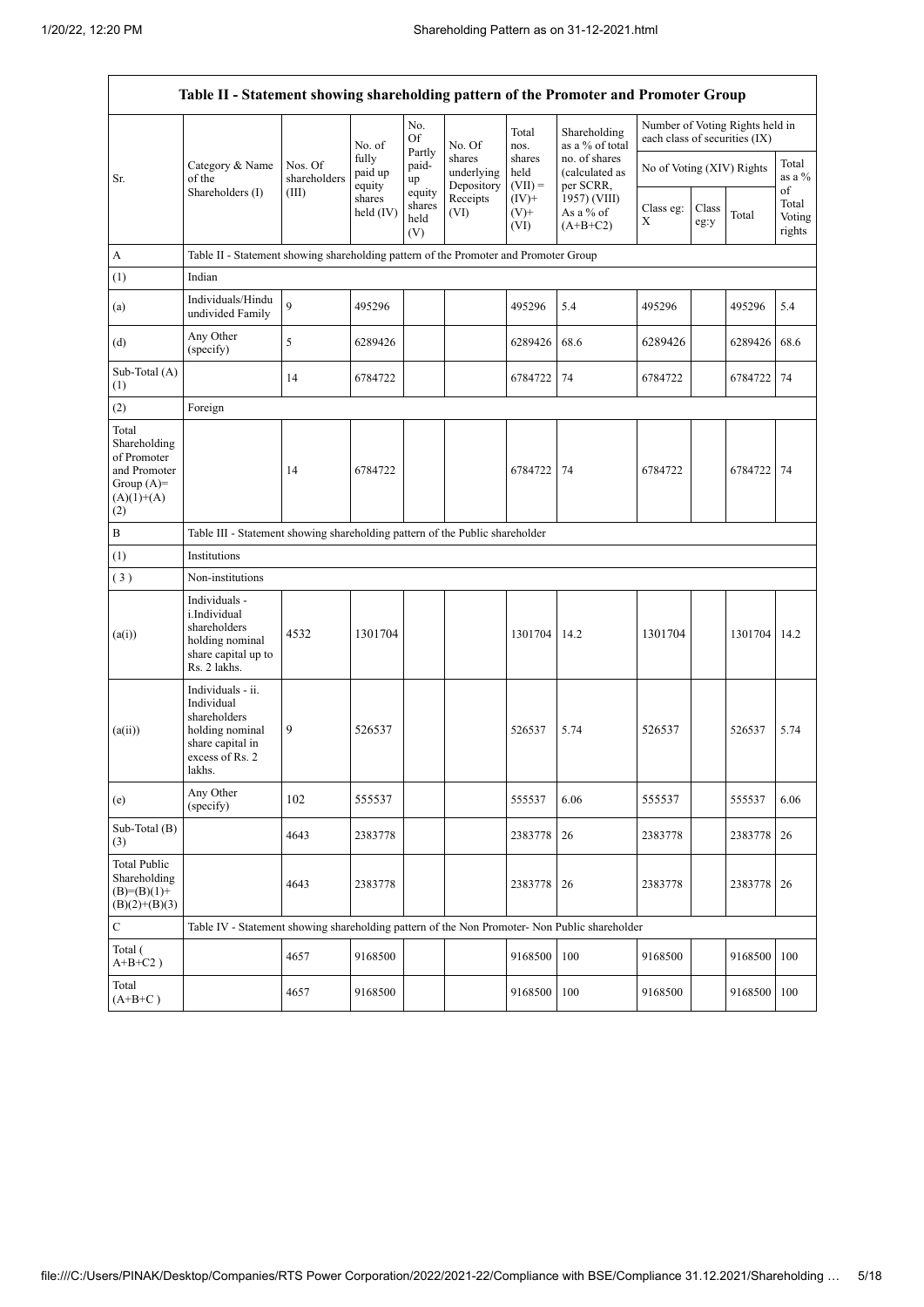$\mathbf{r}$ 

 $\overline{\mathbf{1}}$ 

|                                                                                         | Table II - Statement showing shareholding pattern of the Promoter and Promoter Group  |                                       |                                                           |                                                                                               |  |                                                  |            |                                                                               |                                       |  |  |
|-----------------------------------------------------------------------------------------|---------------------------------------------------------------------------------------|---------------------------------------|-----------------------------------------------------------|-----------------------------------------------------------------------------------------------|--|--------------------------------------------------|------------|-------------------------------------------------------------------------------|---------------------------------------|--|--|
|                                                                                         | No. Of<br><b>Shares</b><br>Underlying                                                 | No. of<br><b>Shares</b><br>Underlying | No. Of Shares<br>Underlying<br>Outstanding<br>convertible | Shareholding, as a %<br>assuming full conversion of<br>convertible securities (as a           |  | Number of<br>Locked in<br>shares (XII)           |            | Number of<br><b>Shares</b><br>pledged or<br>otherwise<br>encumbered<br>(XIII) | Number of<br>equity shares<br>held in |  |  |
| Sr.                                                                                     | Outstanding<br>Outstanding<br>convertible<br>Warrants<br>securities<br>$(X_i)$<br>(X) |                                       | securities and<br>No. Of Warrants<br>(Xi)(a)              | percentage of diluted share<br>capital) $(XI) = (VII)+(X) As$<br>a % of $(A+B+C2)$            |  | As a<br>$%$ of<br>total<br>Shares<br>held<br>(b) | No.<br>(a) | As a<br>$%$ of<br>total<br><b>Shares</b><br>held<br>(b)                       | dematerialized<br>form $(XIV)$        |  |  |
| $\boldsymbol{A}$                                                                        |                                                                                       |                                       |                                                           | Table II - Statement showing shareholding pattern of the Promoter and Promoter Group          |  |                                                  |            |                                                                               |                                       |  |  |
| (1)                                                                                     | Indian                                                                                |                                       |                                                           |                                                                                               |  |                                                  |            |                                                                               |                                       |  |  |
| (a)                                                                                     |                                                                                       |                                       |                                                           | 5.4                                                                                           |  |                                                  |            |                                                                               | 495296                                |  |  |
| (d)                                                                                     |                                                                                       |                                       |                                                           | 68.6                                                                                          |  |                                                  |            |                                                                               | 6289426                               |  |  |
| Sub-Total (A)<br>(1)                                                                    |                                                                                       |                                       |                                                           | 74                                                                                            |  |                                                  |            |                                                                               | 6784722                               |  |  |
| (2)                                                                                     | Foreign                                                                               |                                       |                                                           |                                                                                               |  |                                                  |            |                                                                               |                                       |  |  |
| Total<br>Shareholding<br>of Promoter<br>and Promoter<br>Group $(A)=$<br>$(A)(1)+(A)(2)$ |                                                                                       |                                       |                                                           | 74                                                                                            |  |                                                  |            |                                                                               | 6784722                               |  |  |
| $\, {\bf B}$                                                                            |                                                                                       |                                       |                                                           | Table III - Statement showing shareholding pattern of the Public shareholder                  |  |                                                  |            |                                                                               |                                       |  |  |
| (1)                                                                                     | Institutions                                                                          |                                       |                                                           |                                                                                               |  |                                                  |            |                                                                               |                                       |  |  |
| (3)                                                                                     | Non-institutions                                                                      |                                       |                                                           |                                                                                               |  |                                                  |            |                                                                               |                                       |  |  |
| (a(i))                                                                                  |                                                                                       |                                       |                                                           | 14.2                                                                                          |  |                                                  |            |                                                                               | 1297630                               |  |  |
| (a(ii))                                                                                 |                                                                                       |                                       |                                                           | 5.74                                                                                          |  |                                                  |            |                                                                               | 526537                                |  |  |
| (e)                                                                                     |                                                                                       |                                       |                                                           | 6.06                                                                                          |  |                                                  |            |                                                                               | 555537                                |  |  |
| Sub-Total (B)<br>(3)                                                                    |                                                                                       |                                       |                                                           | 26                                                                                            |  |                                                  |            |                                                                               | 2379704                               |  |  |
| <b>Total Public</b><br>Shareholding<br>$(B)= (B)(1) +$<br>$(B)(2)+(B)(3)$               |                                                                                       |                                       |                                                           | 26                                                                                            |  |                                                  |            |                                                                               | 2379704                               |  |  |
| $\mathbf C$                                                                             |                                                                                       |                                       |                                                           | Table IV - Statement showing shareholding pattern of the Non Promoter- Non Public shareholder |  |                                                  |            |                                                                               |                                       |  |  |
| Total (<br>$A+B+C2$ )                                                                   |                                                                                       |                                       |                                                           | 100                                                                                           |  |                                                  |            |                                                                               | 9164426                               |  |  |
| Total (A+B+C                                                                            |                                                                                       |                                       |                                                           | 100                                                                                           |  |                                                  |            |                                                                               | 9164426                               |  |  |
|                                                                                         |                                                                                       |                                       |                                                           |                                                                                               |  |                                                  |            |                                                                               |                                       |  |  |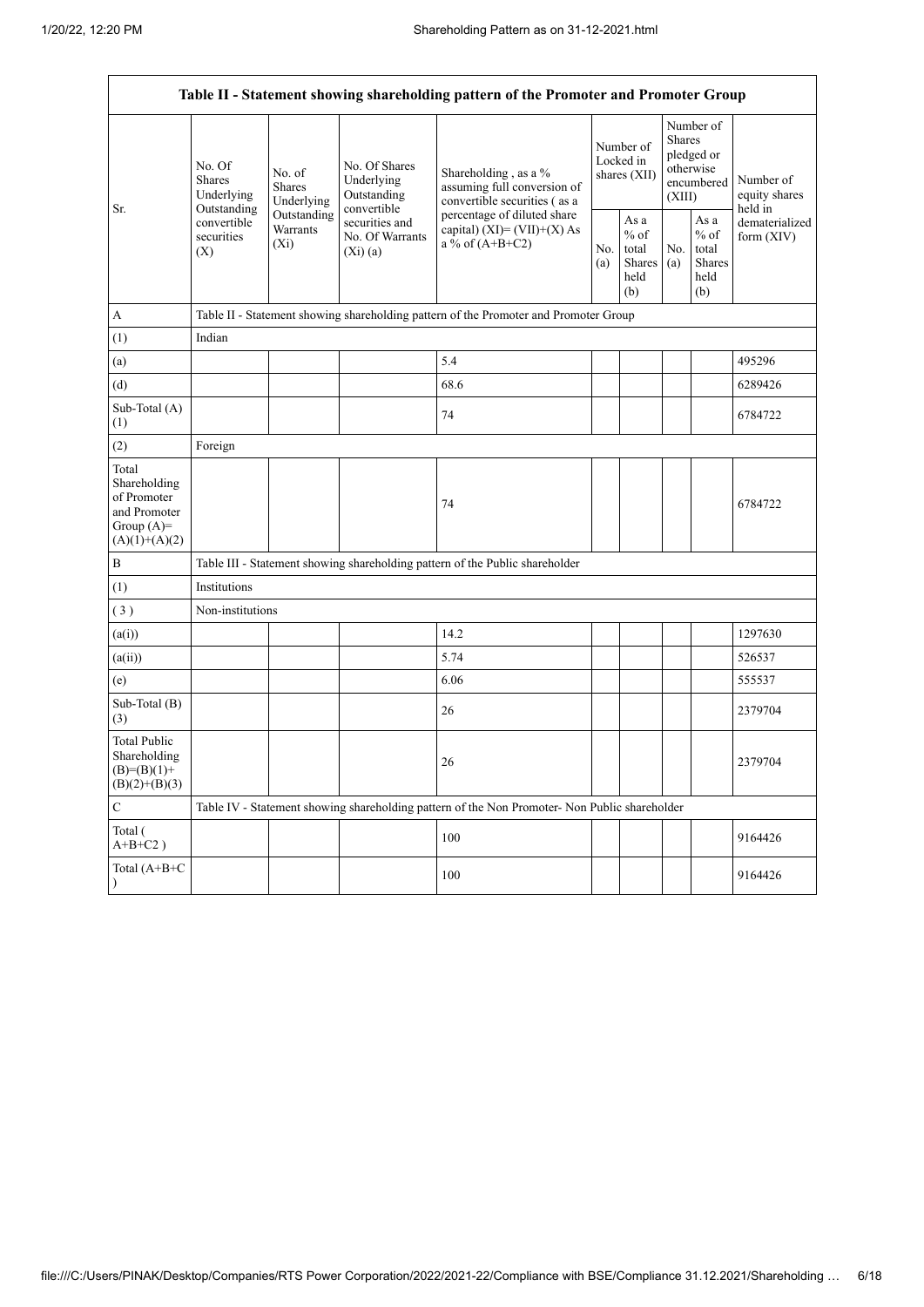| Individuals/Hindu undivided Family                                                                                                                                                          |                                                               |                                               |                                 |                                   |                                  |                                    |                                                  |  |  |  |
|---------------------------------------------------------------------------------------------------------------------------------------------------------------------------------------------|---------------------------------------------------------------|-----------------------------------------------|---------------------------------|-----------------------------------|----------------------------------|------------------------------------|--------------------------------------------------|--|--|--|
| Searial No.                                                                                                                                                                                 | $\mathbf{1}$                                                  | $\overline{2}$                                | $\mathfrak{Z}$                  | $\overline{4}$                    | 5                                | 6                                  | $\boldsymbol{7}$                                 |  |  |  |
| Name of the<br>Shareholders (I)                                                                                                                                                             | BHANWARLAL<br><b>BHUTORIA</b><br><b>HUF</b>                   | <b>ABHAY</b><br><b>BHUTORIA</b><br><b>HUF</b> | <b>ABHAY</b><br><b>BHUTORIA</b> | <b>HEMLATA</b><br><b>BHUTORIA</b> | <b>RACHNA</b><br><b>BHUTORIA</b> | <b>RAJENDRA</b><br><b>BHUTORIA</b> | <b>REJENDRA</b><br><b>BHUTORIA</b><br><b>HUF</b> |  |  |  |
| PAN(II)                                                                                                                                                                                     | AACHB2292K                                                    | AACHA5472L                                    | ADQPB1485K                      | ADOPB0854C                        | ADOPB0852E                       | ADPPB9324C                         | AADHR8487F                                       |  |  |  |
| No. of fully paid<br>up equity shares<br>held (IV)                                                                                                                                          | 56788                                                         | 100695                                        | 53800                           | 35800                             | 67597                            | 39700                              | 45200                                            |  |  |  |
| No. Of Partly<br>paid-up equity<br>shares held (V)                                                                                                                                          |                                                               |                                               |                                 |                                   |                                  |                                    |                                                  |  |  |  |
| No. Of shares<br>underlying<br>Depository<br>Receipts (VI)                                                                                                                                  |                                                               |                                               |                                 |                                   |                                  |                                    |                                                  |  |  |  |
| Total nos. shares<br>held $(VII) = (IV) +$<br>$(V)$ + $(VI)$                                                                                                                                | 56788                                                         | 100695                                        | 53800                           | 35800                             | 67597                            | 39700                              | 45200                                            |  |  |  |
| Shareholding as a<br>% of total no. of<br>shares (calculated<br>as per SCRR,<br>1957) (VIII) As a<br>% of $(A+B+C2)$                                                                        | 0.62                                                          | 1.1                                           | 0.59                            | 0.39                              | 0.74                             | 0.43                               | 0.49                                             |  |  |  |
|                                                                                                                                                                                             | Number of Voting Rights held in each class of securities (IX) |                                               |                                 |                                   |                                  |                                    |                                                  |  |  |  |
| Class eg:X                                                                                                                                                                                  | 56788                                                         | 100695                                        | 53800                           | 35800                             | 67597                            | 39700                              | 45200                                            |  |  |  |
| Class eg:y                                                                                                                                                                                  |                                                               |                                               |                                 |                                   |                                  |                                    |                                                  |  |  |  |
| Total                                                                                                                                                                                       | 56788                                                         | 100695                                        | 53800                           | 35800                             | 67597                            | 39700                              | 45200                                            |  |  |  |
| Total as a % of<br>Total Voting rights                                                                                                                                                      | 0.62                                                          | 1.1                                           | 0.59                            | 0.39                              | 0.74                             | 0.43                               | 0.49                                             |  |  |  |
| No. Of Shares<br>Underlying<br>Outstanding<br>convertible<br>securities $(X)$                                                                                                               |                                                               |                                               |                                 |                                   |                                  |                                    |                                                  |  |  |  |
| No. of Shares<br>Underlying<br>Outstanding<br>Warrants (Xi)                                                                                                                                 |                                                               |                                               |                                 |                                   |                                  |                                    |                                                  |  |  |  |
| No. Of Shares<br>Underlying<br>Outstanding<br>convertible<br>securities and No.<br>Of Warrants (Xi)<br>(a)                                                                                  |                                                               |                                               |                                 |                                   |                                  |                                    |                                                  |  |  |  |
| Shareholding, as a<br>% assuming full<br>conversion of<br>convertible<br>securities (as a<br>percentage of<br>diluted share<br>capital) $(XI)$ =<br>$(VII)+(Xi)(a)$ As a<br>% of $(A+B+C2)$ | 0.62                                                          | 1.1                                           | 0.59                            | 0.39                              | 0.74                             | 0.43                               | 0.49                                             |  |  |  |
| Number of Locked in shares (XII)                                                                                                                                                            |                                                               |                                               |                                 |                                   |                                  |                                    |                                                  |  |  |  |
| No. (a)                                                                                                                                                                                     |                                                               |                                               |                                 |                                   |                                  |                                    |                                                  |  |  |  |
| As a % of total<br>Shares held (b)                                                                                                                                                          |                                                               |                                               |                                 |                                   |                                  |                                    |                                                  |  |  |  |
|                                                                                                                                                                                             | Number of Shares pledged or otherwise encumbered (XIII)       |                                               |                                 |                                   |                                  |                                    |                                                  |  |  |  |
| No. (a)                                                                                                                                                                                     |                                                               |                                               |                                 |                                   |                                  |                                    |                                                  |  |  |  |
| As a % of total<br>Shares held (b)                                                                                                                                                          |                                                               |                                               |                                 |                                   |                                  |                                    |                                                  |  |  |  |
| Number of equity<br>shares held in<br>dematerialized<br>form (XIV)                                                                                                                          | 56788                                                         | 100695                                        | 53800                           | 35800                             | 67597                            | 39700                              | 45200                                            |  |  |  |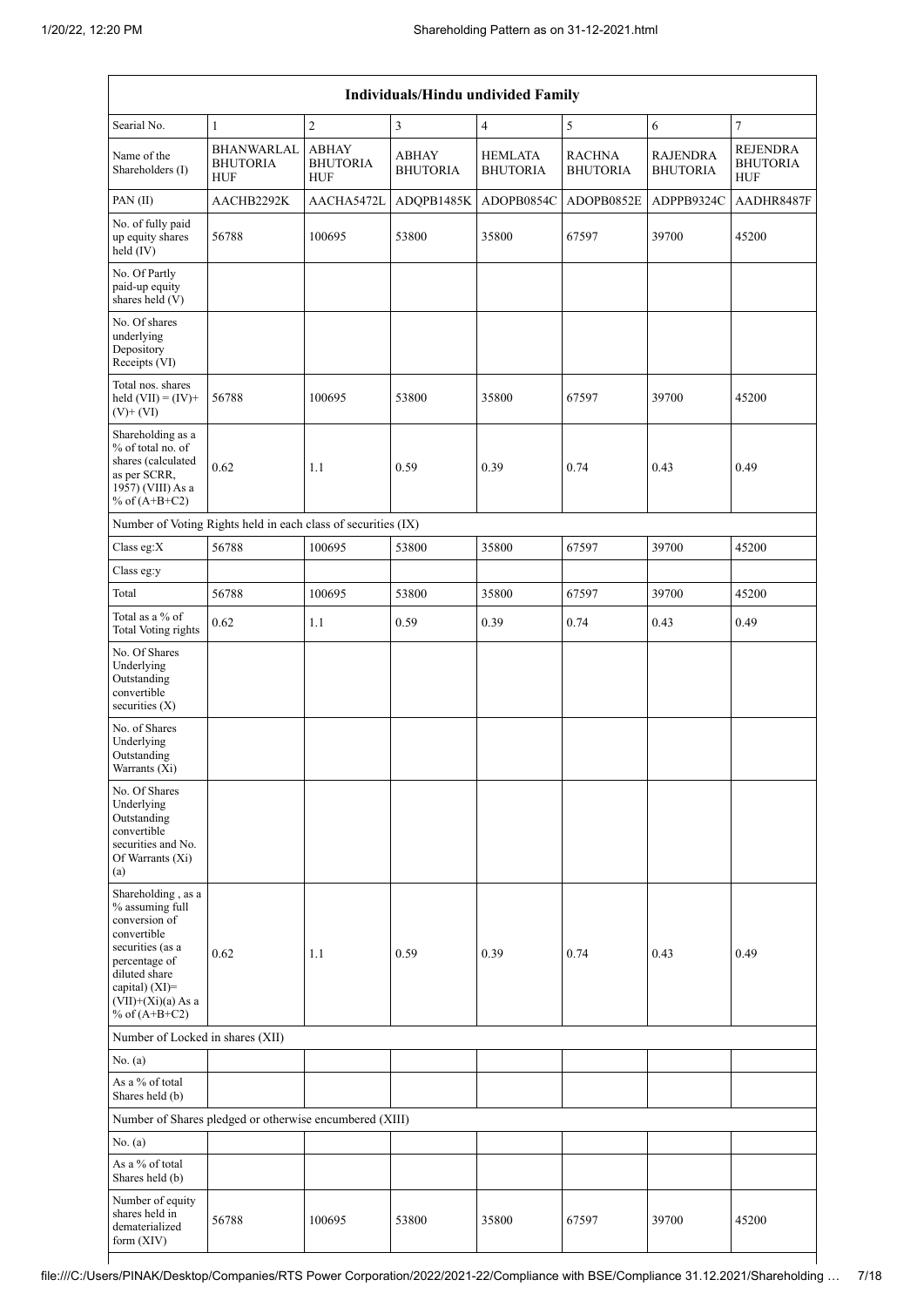| Reason for not providing PAN    |          |          |          |          |          |          |          |
|---------------------------------|----------|----------|----------|----------|----------|----------|----------|
| Reason for not<br>providing PAN |          |          |          |          |          |          |          |
| Shareholder type                | Promoter | Promoter | Promoter | Promoter | Promoter | Promoter | Promoter |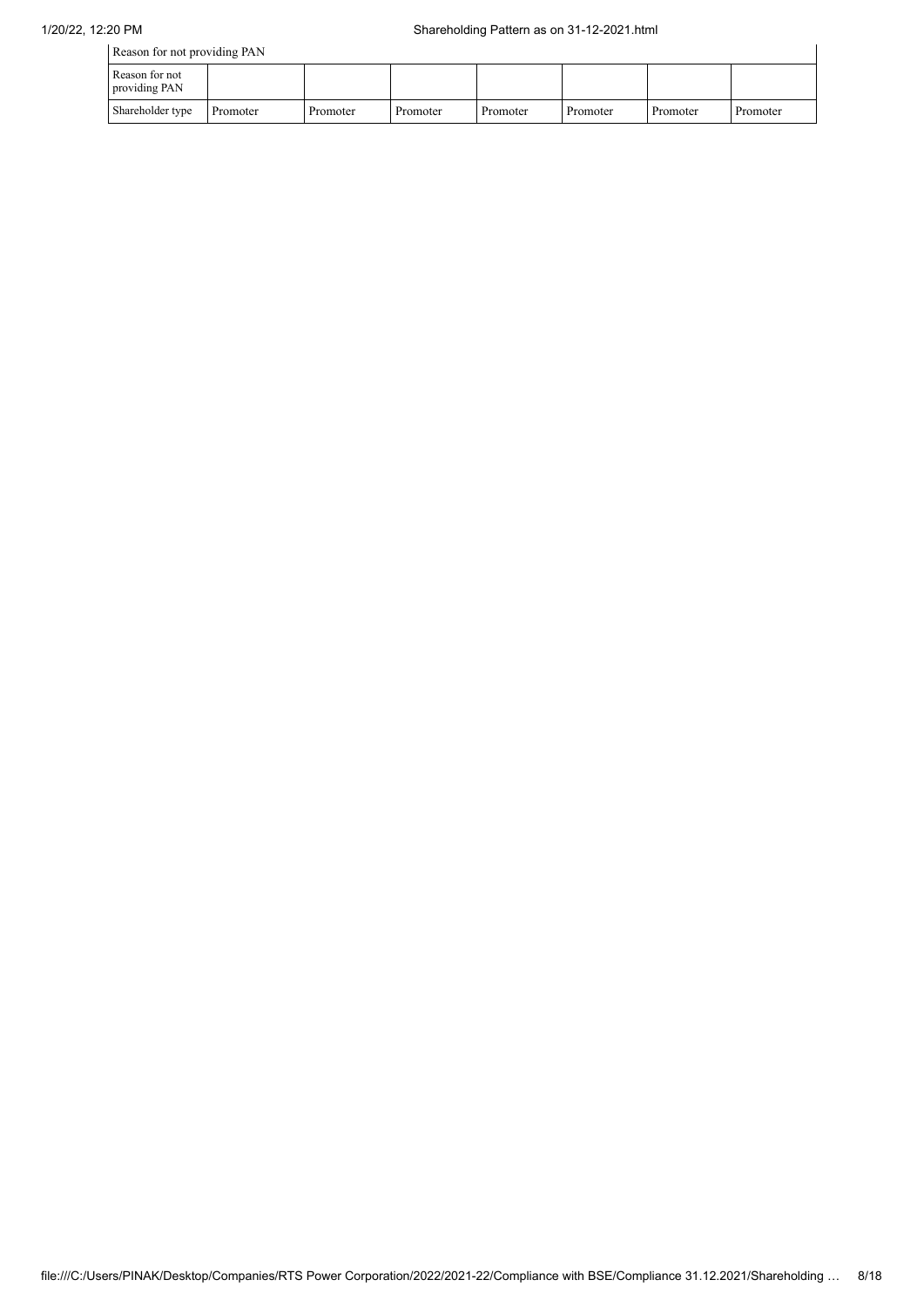|                                                                                                                                                                                             |                                                               | Individuals/Hindu undivided Family |                       |
|---------------------------------------------------------------------------------------------------------------------------------------------------------------------------------------------|---------------------------------------------------------------|------------------------------------|-----------------------|
| Searial No.                                                                                                                                                                                 | $\,8\,$                                                       | $\boldsymbol{9}$                   |                       |
| Name of the<br>Shareholders (I)                                                                                                                                                             | <b>SADHNA BHUTORIA</b>                                        | <b>SHARAD BHUTORIA</b>             | Click here to go back |
| PAN(II)                                                                                                                                                                                     | AEAPB1048P                                                    | ACYPB1335M                         | Total                 |
| No. of fully paid<br>up equity shares<br>held (IV)                                                                                                                                          | 35558                                                         | 60158                              | 495296                |
| No. Of Partly paid-<br>up equity shares<br>held(V)                                                                                                                                          |                                                               |                                    |                       |
| No. Of shares<br>underlying<br>Depository<br>Receipts (VI)                                                                                                                                  |                                                               |                                    |                       |
| Total nos. shares<br>held $(VII) = (IV) +$<br>$(V)$ + $(VI)$                                                                                                                                | 35558                                                         | 60158                              | 495296                |
| Shareholding as a<br>% of total no. of<br>shares (calculated<br>as per SCRR,<br>1957) (VIII) As a<br>% of $(A+B+C2)$                                                                        | 0.39                                                          | 0.66                               | 5.4                   |
|                                                                                                                                                                                             | Number of Voting Rights held in each class of securities (IX) |                                    |                       |
| Class eg:X                                                                                                                                                                                  | 35558                                                         | 60158                              | 495296                |
| Class eg:y                                                                                                                                                                                  |                                                               |                                    |                       |
| Total                                                                                                                                                                                       | 35558                                                         | 60158                              | 495296                |
| Total as a % of<br><b>Total Voting rights</b>                                                                                                                                               | 0.39                                                          | 0.66                               | 5.4                   |
| No. Of Shares<br>Underlying<br>Outstanding<br>convertible<br>securities $(X)$                                                                                                               |                                                               |                                    |                       |
| No. of Shares<br>Underlying<br>Outstanding<br>Warrants (Xi)                                                                                                                                 |                                                               |                                    |                       |
| No. Of Shares<br>Underlying<br>Outstanding<br>convertible<br>securities and No.<br>Of Warrants (Xi)<br>(a)                                                                                  |                                                               |                                    |                       |
| Shareholding, as a<br>% assuming full<br>conversion of<br>convertible<br>securities (as a<br>percentage of<br>diluted share<br>capital) $(XI)$ =<br>$(VII)+(Xi)(a)$ As a<br>% of $(A+B+C2)$ | 0.39                                                          | 0.66                               | 5.4                   |
| Number of Locked in shares (XII)                                                                                                                                                            |                                                               |                                    |                       |
| No. (a)                                                                                                                                                                                     |                                                               |                                    |                       |
| As a % of total<br>Shares held (b)                                                                                                                                                          |                                                               |                                    |                       |
|                                                                                                                                                                                             | Number of Shares pledged or otherwise encumbered (XIII)       |                                    |                       |
| No. (a)                                                                                                                                                                                     |                                                               |                                    |                       |
| As a % of total<br>Shares held (b)                                                                                                                                                          |                                                               |                                    |                       |
| Number of equity<br>shares held in<br>dematerialized<br>form (XIV)                                                                                                                          | 35558                                                         | 60158                              | 495296                |
| Reason for not providing PAN                                                                                                                                                                |                                                               |                                    |                       |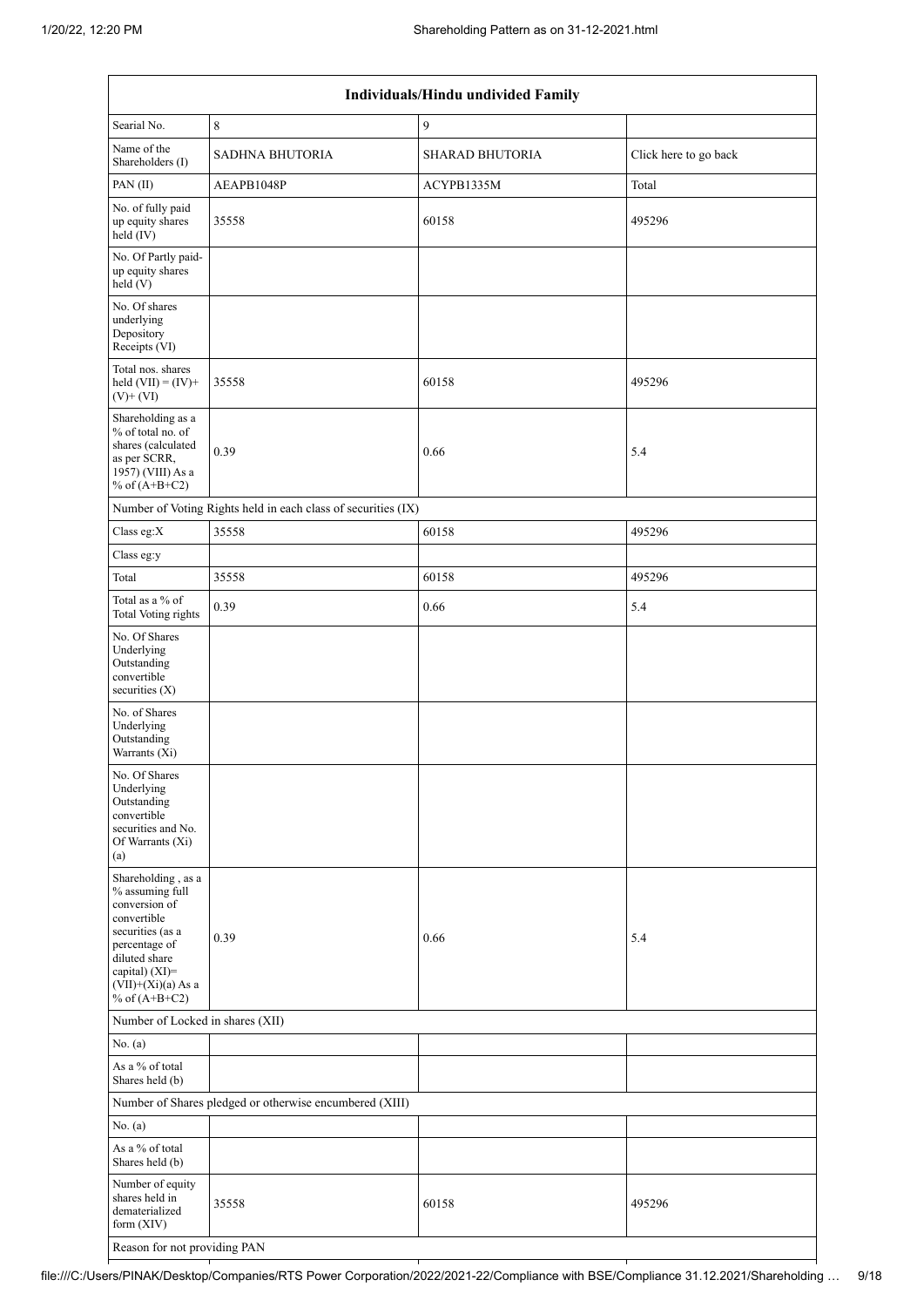| Reason for not<br>providing PAN |          |          |  |
|---------------------------------|----------|----------|--|
| Shareholder type                | Promoter | Promoter |  |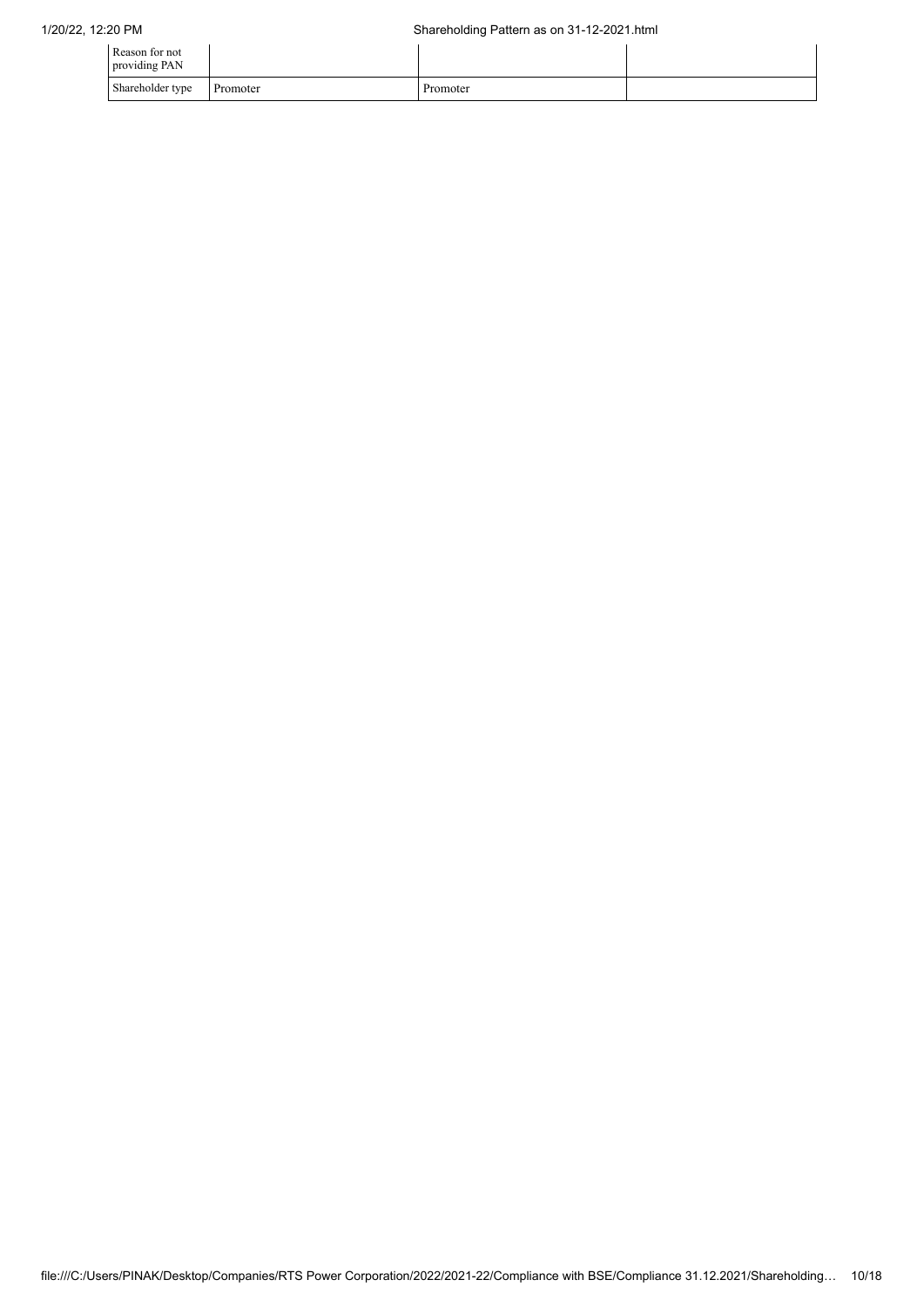|                                                                                                                                                                                         |                                                               |                                                                        | Any Other (specify)                                     |                                                                 |                                                       |                             |
|-----------------------------------------------------------------------------------------------------------------------------------------------------------------------------------------|---------------------------------------------------------------|------------------------------------------------------------------------|---------------------------------------------------------|-----------------------------------------------------------------|-------------------------------------------------------|-----------------------------|
| Searial No.                                                                                                                                                                             | $\mathbf{1}$                                                  | $\overline{2}$                                                         | 3                                                       | 4                                                               | 5                                                     |                             |
| Category                                                                                                                                                                                | <b>Bodies Corporate</b>                                       | <b>Bodies Corporate</b>                                                | <b>Bodies</b><br>Corporate                              | <b>Bodies Corporate</b>                                         | <b>Bodies Corporate</b>                               | Click<br>here to<br>go back |
| Name of the<br>Shareholders (I)                                                                                                                                                         | <b>ABHAY</b><br><b>TRANSFORMERS</b><br><b>PVT LTD</b>         | <b>BHUTORIA</b><br><b>BROTHERS</b><br><b>PRIVATE</b><br><b>LIMITED</b> | <b>BHUTORIA</b><br><b>INVESTMENTS</b><br><b>PVT LTD</b> | <b>BHUTORIA</b><br><b>TRANSFORMERS &amp;</b><br>RECTIFIERS PVT. | <b>LADNUN</b><br><b>AGRICULTURAL</b><br>FARMS (P) LTD |                             |
| PAN(II)                                                                                                                                                                                 | AABCK0695H                                                    | AABCB2576Q                                                             | AACCB1617K                                              | AAACB6692A                                                      | AAACL2985L                                            | Total                       |
| No. of the<br>Shareholders (I)                                                                                                                                                          | $\mathbf{1}$                                                  | $\mathbf{1}$                                                           | 1                                                       | $\mathbf{1}$                                                    | 1                                                     | 5                           |
| No. of fully paid<br>up equity shares<br>$held$ (IV)                                                                                                                                    | 639800                                                        | 1795418                                                                | 2973072                                                 | 676336                                                          | 204800                                                | 6289426                     |
| No. Of Partly paid-<br>up equity shares<br>held(V)                                                                                                                                      |                                                               |                                                                        |                                                         |                                                                 |                                                       |                             |
| No. Of shares<br>underlying<br>Depository<br>Receipts (VI)                                                                                                                              |                                                               |                                                                        |                                                         |                                                                 |                                                       |                             |
| Total nos. shares<br>held $(VII) = (IV) +$<br>$(V)+(VI)$                                                                                                                                | 639800                                                        | 1795418                                                                | 2973072                                                 | 676336                                                          | 204800                                                | 6289426                     |
| Shareholding as a<br>% of total no. of<br>shares (calculated<br>as per SCRR,<br>1957) (VIII) As a<br>% of $(A+B+C2)$                                                                    | 6.98                                                          | 19.58                                                                  | 32.43                                                   | 7.38                                                            | 2.23                                                  | 68.6                        |
|                                                                                                                                                                                         | Number of Voting Rights held in each class of securities (IX) |                                                                        |                                                         |                                                                 |                                                       |                             |
| Class eg: X                                                                                                                                                                             | 639800                                                        | 1795418                                                                | 2973072                                                 | 676336                                                          | 204800                                                | 6289426                     |
| Class eg:y                                                                                                                                                                              |                                                               |                                                                        |                                                         |                                                                 |                                                       |                             |
| Total                                                                                                                                                                                   | 639800                                                        | 1795418                                                                | 2973072                                                 | 676336                                                          | 204800                                                | 6289426                     |
| Total as a % of<br><b>Total Voting rights</b>                                                                                                                                           | 6.98                                                          | 19.58                                                                  | 32.43                                                   | 7.38                                                            | 2.23                                                  | 68.6                        |
| No. Of Shares<br>Underlying<br>Outstanding<br>convertible<br>securities $(X)$                                                                                                           |                                                               |                                                                        |                                                         |                                                                 |                                                       |                             |
| No. of Shares<br>Underlying<br>Outstanding<br>Warrants (Xi)                                                                                                                             |                                                               |                                                                        |                                                         |                                                                 |                                                       |                             |
| No. Of Shares<br>Underlying<br>Outstanding<br>convertible<br>securities and No.<br>Of Warrants (Xi)<br>(a)                                                                              |                                                               |                                                                        |                                                         |                                                                 |                                                       |                             |
| Shareholding, as a<br>% assuming full<br>conversion of<br>convertible<br>securities (as a<br>percentage of<br>diluted share<br>capital) $(XI)$ =<br>$(VII)+(X)$ As a %<br>of $(A+B+C2)$ | 6.98                                                          | 19.58                                                                  | 32.43                                                   | 7.38                                                            | 2.23                                                  | 68.6                        |
| Number of Locked in shares (XII)                                                                                                                                                        |                                                               |                                                                        |                                                         |                                                                 |                                                       |                             |
| No. (a)                                                                                                                                                                                 |                                                               |                                                                        |                                                         |                                                                 |                                                       |                             |
| As a % of total<br>Shares held (b)                                                                                                                                                      |                                                               |                                                                        |                                                         |                                                                 |                                                       |                             |
|                                                                                                                                                                                         | Number of Shares pledged or otherwise encumbered (XIII)       |                                                                        |                                                         |                                                                 |                                                       |                             |
| No. $(a)$                                                                                                                                                                               |                                                               |                                                                        |                                                         |                                                                 |                                                       |                             |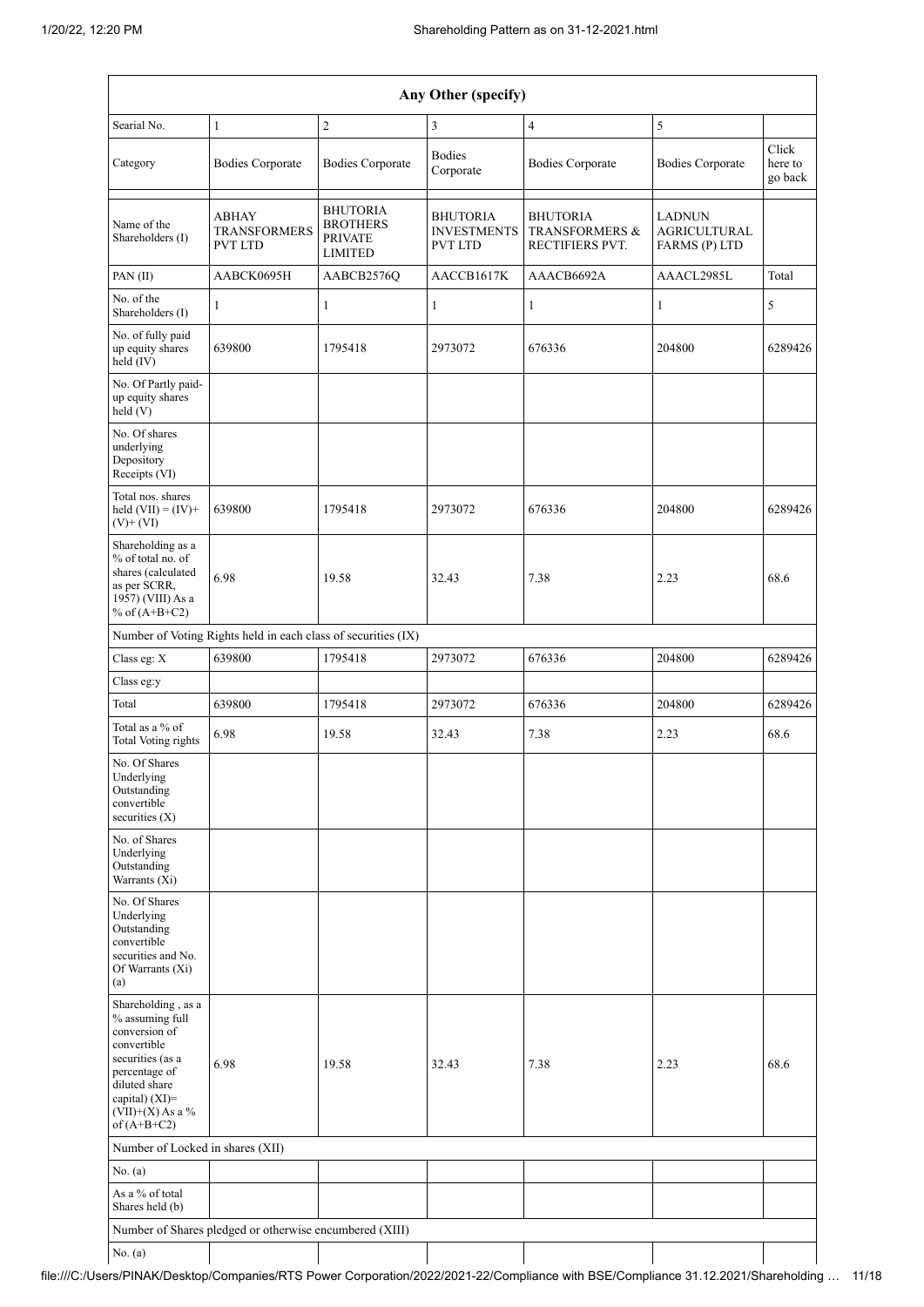| As a % of total<br>Shares held (b)                                   |          |          |          |          |          |         |
|----------------------------------------------------------------------|----------|----------|----------|----------|----------|---------|
| Number of equity<br>shares held in<br>dematerialized<br>form $(XIV)$ | 639800   | 1795418  | 2973072  | 676336   | 204800   | 6289426 |
| Reason for not providing PAN                                         |          |          |          |          |          |         |
| Reason for not<br>providing PAN                                      |          |          |          |          |          |         |
| Shareholder type                                                     | Promoter | Promoter | Promoter | Promoter | Promoter |         |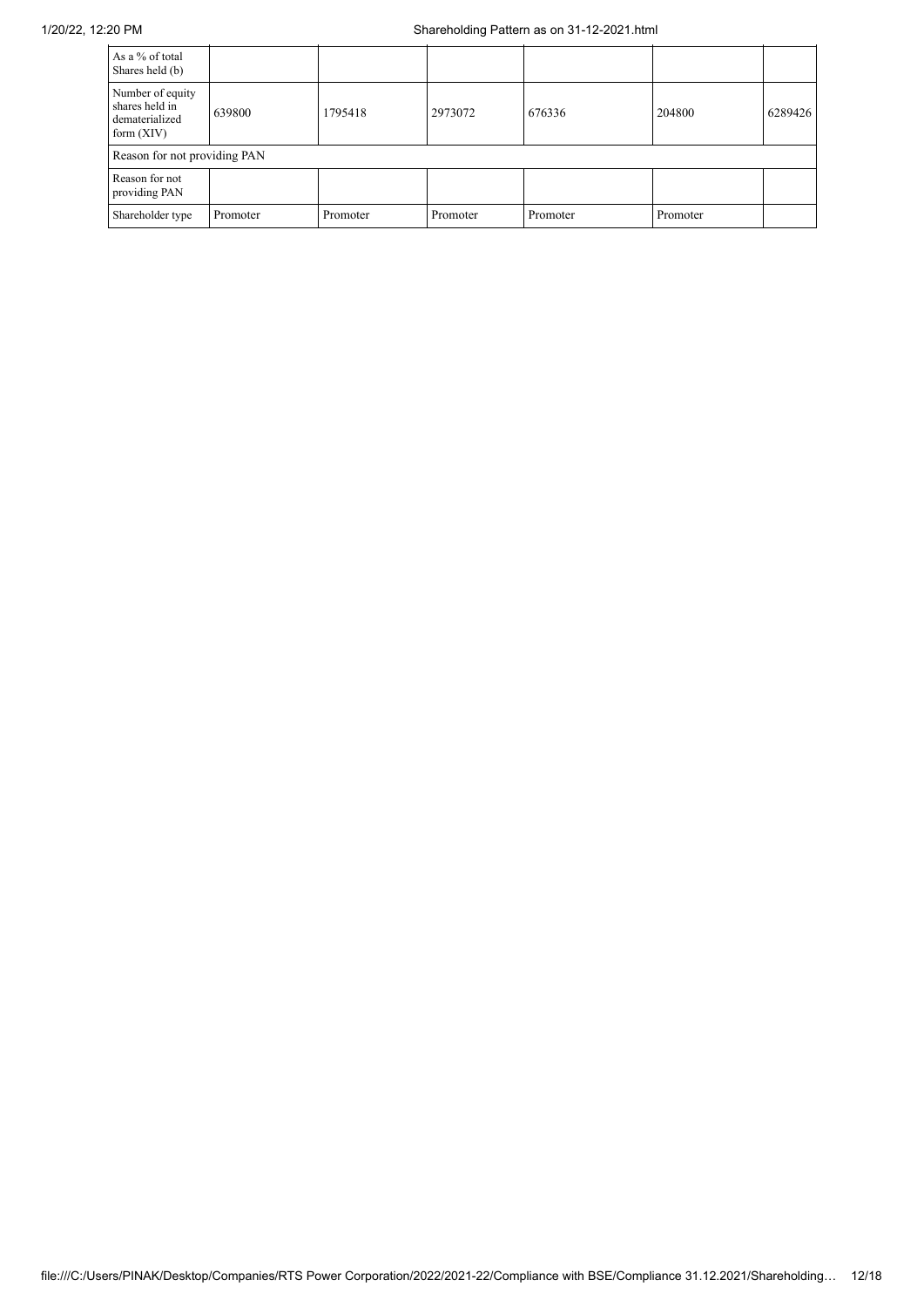$\mathsf{r}$ 

 $\overline{\phantom{a}}$ 

| Individuals - ii. Individual shareholders holding nominal share capital in excess of Rs. 2 lakhs.                                                                                       |                                                               |                       |                     |                       |  |  |
|-----------------------------------------------------------------------------------------------------------------------------------------------------------------------------------------|---------------------------------------------------------------|-----------------------|---------------------|-----------------------|--|--|
| Searial No.                                                                                                                                                                             | $\mathbf{1}$                                                  | $\overline{c}$        | 3                   |                       |  |  |
| Name of the<br>Shareholders (I)                                                                                                                                                         | MAHENDRA GIRDHARILAL                                          | NIRAJ DHANRAJ CHHAJER | PUSHPA DEVI PAGARIA | Click here to go back |  |  |
| PAN(II)                                                                                                                                                                                 | AAAPW1327L                                                    | ADIPC7826M            | AEKPP3482K          | Total                 |  |  |
| No. of fully paid<br>up equity shares<br>held (IV)                                                                                                                                      | 100000                                                        | 100000                | 114000              | 314000                |  |  |
| No. Of Partly paid-<br>up equity shares<br>held (V)                                                                                                                                     |                                                               |                       |                     |                       |  |  |
| No. Of shares<br>underlying<br>Depository<br>Receipts (VI)                                                                                                                              |                                                               |                       |                     |                       |  |  |
| Total nos. shares<br>held $(VII) = (IV) +$<br>$(V)$ + $(VI)$                                                                                                                            | 100000                                                        | 100000                | 114000              | 314000                |  |  |
| Shareholding as a<br>% of total no. of<br>shares (calculated<br>as per SCRR,<br>1957) (VIII) As a<br>% of $(A+B+C2)$                                                                    | 1.09                                                          | 1.09                  | 1.24                | 3.42                  |  |  |
|                                                                                                                                                                                         | Number of Voting Rights held in each class of securities (IX) |                       |                     |                       |  |  |
| Class eg: X                                                                                                                                                                             | 100000                                                        | 100000                | 114000              | 314000                |  |  |
| Class eg:y                                                                                                                                                                              |                                                               |                       |                     |                       |  |  |
| Total                                                                                                                                                                                   | 100000                                                        | 100000                | 114000              | 314000                |  |  |
| Total as a % of<br>Total Voting rights                                                                                                                                                  | 1.09                                                          | 1.09                  | 1.24                | 3.42                  |  |  |
| No. Of Shares<br>Underlying<br>Outstanding<br>convertible<br>securities $(X)$                                                                                                           |                                                               |                       |                     |                       |  |  |
| No. of Shares<br>Underlying<br>Outstanding<br>Warrants (Xi)                                                                                                                             |                                                               |                       |                     |                       |  |  |
| No. Of Shares<br>Underlying<br>Outstanding<br>convertible<br>securities and No.<br>Of Warrants (Xi)<br>(a)                                                                              |                                                               |                       |                     |                       |  |  |
| Shareholding, as a<br>% assuming full<br>conversion of<br>convertible<br>securities (as a<br>percentage of<br>diluted share<br>capital) $(XI)$ =<br>$(VII)+(X)$ As a %<br>of $(A+B+C2)$ | 1.09                                                          | 1.09                  | 1.24                | 3.42                  |  |  |
| Number of Locked in shares (XII)                                                                                                                                                        |                                                               |                       |                     |                       |  |  |
| No. (a)                                                                                                                                                                                 |                                                               |                       |                     |                       |  |  |
| As a % of total<br>Shares held (b)                                                                                                                                                      |                                                               |                       |                     |                       |  |  |
| Number of equity<br>shares held in<br>dematerialized<br>form $(XIV)$                                                                                                                    | 100000                                                        | 100000                | 114000              | 314000                |  |  |
| Reason for not providing PAN                                                                                                                                                            |                                                               |                       |                     |                       |  |  |
| Reason for not<br>providing PAN                                                                                                                                                         |                                                               |                       |                     |                       |  |  |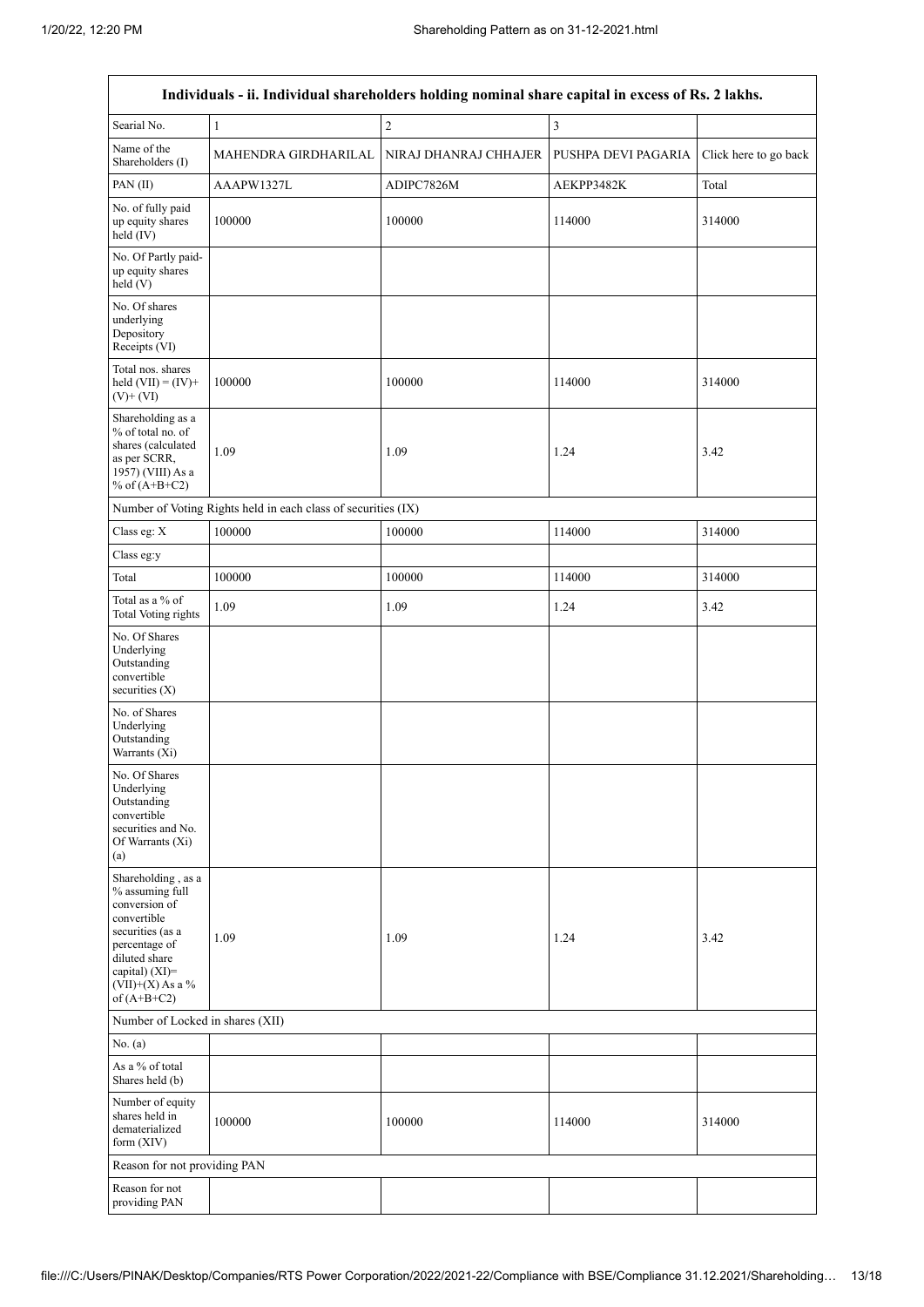| Any Other (specify)                                                                                                                                                                  |                            |                                                               |                              |                     |                                                    |                |
|--------------------------------------------------------------------------------------------------------------------------------------------------------------------------------------|----------------------------|---------------------------------------------------------------|------------------------------|---------------------|----------------------------------------------------|----------------|
| Searial No.                                                                                                                                                                          | $\mathbf{1}$               | $\overline{c}$                                                | 3                            | 4                   | 5                                                  | 6              |
| Category                                                                                                                                                                             | <b>Bodies</b><br>Corporate | <b>Bodies Corporate</b>                                       | Non-Resident<br>Indian (NRI) | Clearing<br>Members | <b>Bodies Corporate</b>                            | <b>IEPF</b>    |
| Category / More<br>than 1 percentage                                                                                                                                                 | Category                   | More than 1 percentage of<br>shareholding                     | Category                     | Category            | More than 1 percentage of<br>shareholding          | Category       |
| Name of the<br>Shareholders (I)                                                                                                                                                      |                            | <b>DAULAT SECURITIES</b><br><b>LIMITED</b>                    |                              |                     | <b>GEOJIT FINANCIAL</b><br><b>SERVICES LIMITED</b> |                |
| PAN (II)                                                                                                                                                                             |                            | AABCD1794Q                                                    |                              |                     | AABCG1935E                                         |                |
| No. of the<br>Shareholders (I)                                                                                                                                                       | 29                         | $\mathbf{1}$                                                  | 50                           | 21                  | 1                                                  | $\overline{2}$ |
| No. of fully paid<br>up equity shares<br>held (IV)                                                                                                                                   | 248412                     | 169160                                                        | 21868                        | 277282              | 169500                                             | 7975           |
| No. Of Partly paid-<br>up equity shares<br>held(V)                                                                                                                                   |                            |                                                               |                              |                     |                                                    |                |
| No. Of shares<br>underlying<br>Depository<br>Receipts (VI)                                                                                                                           |                            |                                                               |                              |                     |                                                    |                |
| Total nos. shares<br>held $(VII) = (IV) +$<br>$(V)$ + $(VI)$                                                                                                                         | 248412                     | 169160                                                        | 21868                        | 277282              | 169500                                             | 7975           |
| Shareholding as a<br>% of total no. of<br>shares (calculated<br>as per SCRR,<br>1957) (VIII) As a<br>% of $(A+B+C2)$                                                                 | 2.71                       | 1.85                                                          | 0.24                         | 3.02                | 1.85                                               | 0.09           |
|                                                                                                                                                                                      |                            | Number of Voting Rights held in each class of securities (IX) |                              |                     |                                                    |                |
| Class eg: X                                                                                                                                                                          | 248412                     | 169160                                                        | 21868                        | 277282              | 169500                                             | 7975           |
| Class eg:y                                                                                                                                                                           |                            |                                                               |                              |                     |                                                    |                |
| Total                                                                                                                                                                                | 248412                     | 169160                                                        | 21868                        | 277282              | 169500                                             | 7975           |
| Total as a % of<br><b>Total Voting rights</b>                                                                                                                                        | 2.71                       | 1.85                                                          | 0.24                         | 3.02                | 1.85                                               | 0.09           |
| No. Of Shares<br>Underlying<br>Outstanding<br>convertible<br>securities $(X)$                                                                                                        |                            |                                                               |                              |                     |                                                    |                |
| No. of Shares<br>Underlying<br>Outstanding<br>Warrants (Xi)                                                                                                                          |                            |                                                               |                              |                     |                                                    |                |
| No. Of Shares<br>Underlying<br>Outstanding<br>convertible<br>securities and No.<br>Of Warrants (Xi)<br>(a)                                                                           |                            |                                                               |                              |                     |                                                    |                |
| Shareholding, as a<br>% assuming full<br>conversion of<br>convertible<br>securities (as a<br>percentage of<br>diluted share<br>capital) (XI)=<br>$(VII)+(X)$ As a %<br>of $(A+B+C2)$ | 2.71                       | 1.85                                                          | 0.24                         | 3.02                | 1.85                                               | 0.09           |
| Number of Locked in shares (XII)                                                                                                                                                     |                            |                                                               |                              |                     |                                                    |                |
| No. (a)                                                                                                                                                                              |                            |                                                               |                              |                     |                                                    |                |
| As a % of total<br>Shares held (b)                                                                                                                                                   |                            |                                                               |                              |                     |                                                    |                |
| Number of equity<br>shares held in<br>dematerialized<br>form (XIV)                                                                                                                   | 248412                     | 169160                                                        | 21868                        | 277282              | 169500                                             | 7975           |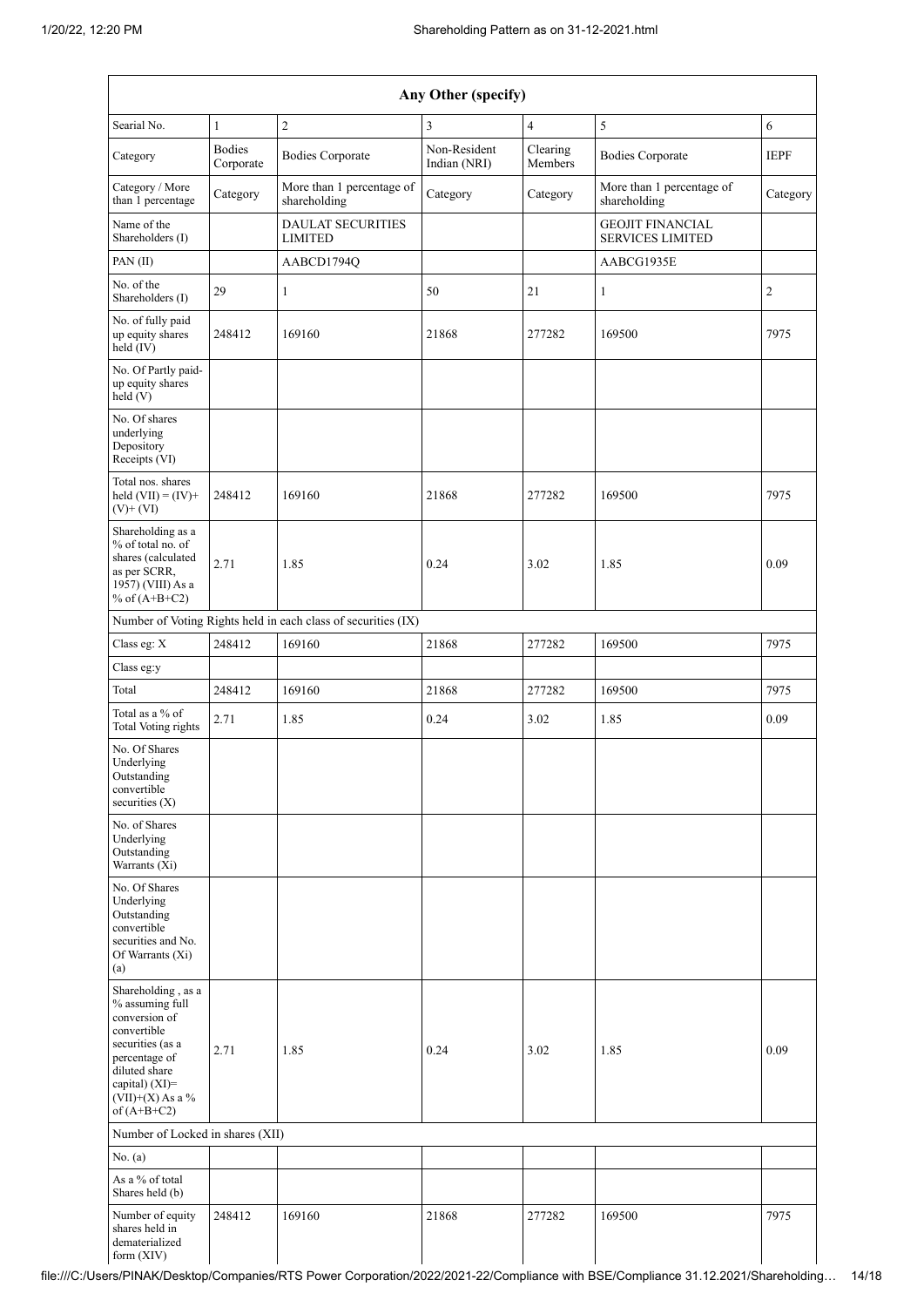| Reason for not providing PAN    |  |  |  |  |  |  |
|---------------------------------|--|--|--|--|--|--|
| Reason for not<br>providing PAN |  |  |  |  |  |  |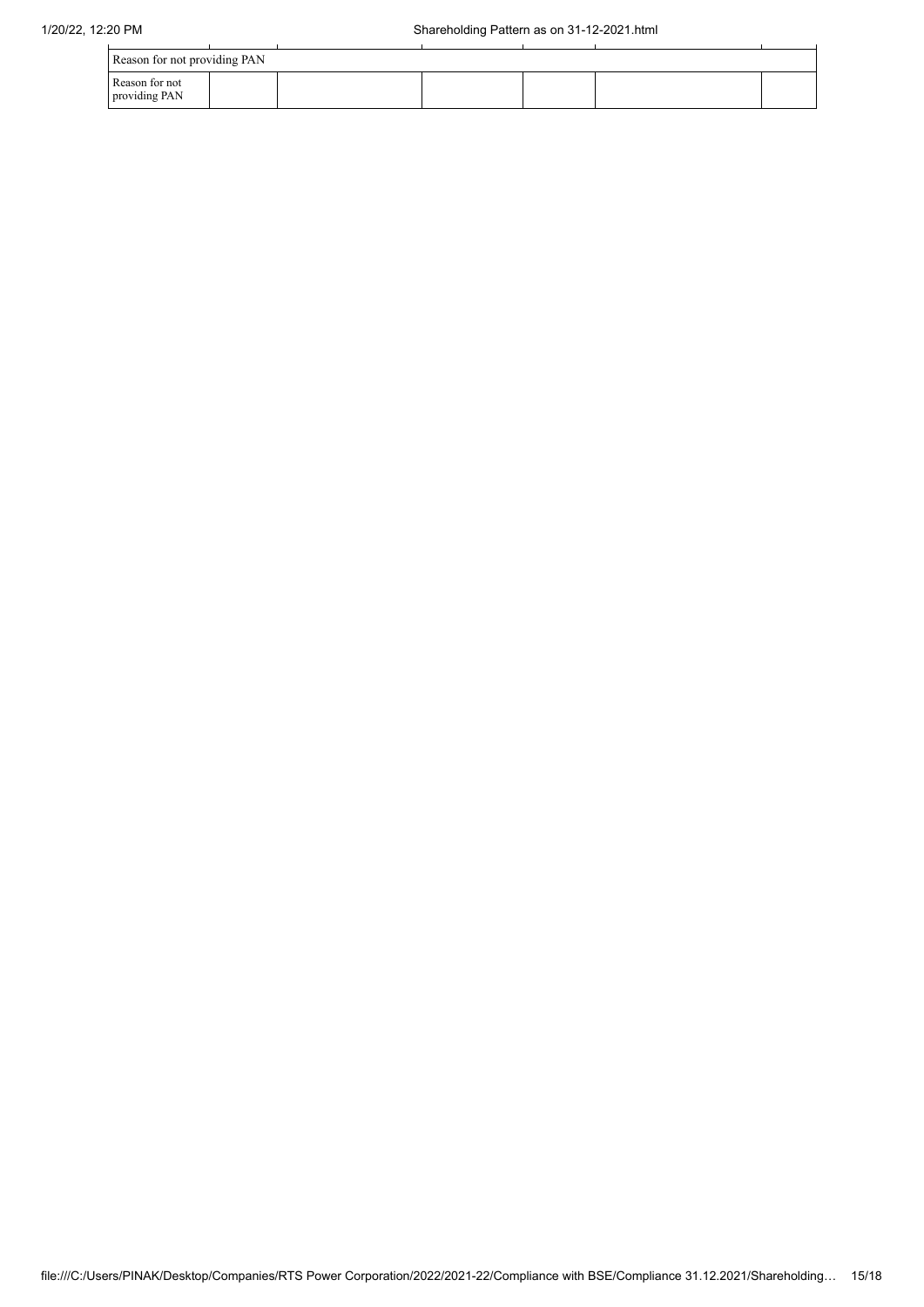| Any Other (specify)                                                                                                                                                                  |                                                               |  |  |  |  |
|--------------------------------------------------------------------------------------------------------------------------------------------------------------------------------------|---------------------------------------------------------------|--|--|--|--|
| Searial No.                                                                                                                                                                          |                                                               |  |  |  |  |
| Category                                                                                                                                                                             |                                                               |  |  |  |  |
| Category / More<br>than 1 percentage                                                                                                                                                 |                                                               |  |  |  |  |
| Name of the<br>Shareholders (I)                                                                                                                                                      | Click here to go back                                         |  |  |  |  |
| PAN(II)                                                                                                                                                                              | Total                                                         |  |  |  |  |
| No. of the<br>Shareholders (I)                                                                                                                                                       | 102                                                           |  |  |  |  |
| No. of fully paid<br>up equity shares<br>held (IV)                                                                                                                                   | 555537                                                        |  |  |  |  |
| No. Of Partly paid-<br>up equity shares<br>held $(V)$                                                                                                                                |                                                               |  |  |  |  |
| No. Of shares<br>underlying<br>Depository<br>Receipts (VI)                                                                                                                           |                                                               |  |  |  |  |
| Total nos. shares<br>held $(VII) = (IV) +$<br>$(V)+(VI)$                                                                                                                             | 555537                                                        |  |  |  |  |
| Shareholding as a<br>% of total no. of<br>shares (calculated<br>as per SCRR,<br>1957) (VIII) As a<br>% of $(A+B+C2)$                                                                 | 6.06                                                          |  |  |  |  |
|                                                                                                                                                                                      | Number of Voting Rights held in each class of securities (IX) |  |  |  |  |
| Class eg: X                                                                                                                                                                          | 555537                                                        |  |  |  |  |
| Class eg:y                                                                                                                                                                           |                                                               |  |  |  |  |
| Total                                                                                                                                                                                | 555537                                                        |  |  |  |  |
| Total as a % of<br><b>Total Voting rights</b>                                                                                                                                        | 6.06                                                          |  |  |  |  |
| No. Of Shares<br>Underlying<br>Outstanding<br>convertible<br>securities (X)                                                                                                          |                                                               |  |  |  |  |
| No. of Shares<br>Underlying<br>Outstanding<br>Warrants (Xi)                                                                                                                          |                                                               |  |  |  |  |
| No. Of Shares<br>Underlying<br>Outstanding<br>convertible<br>securities and No.<br>Of Warrants (Xi)<br>(a)                                                                           |                                                               |  |  |  |  |
| Shareholding, as a<br>% assuming full<br>conversion of<br>convertible<br>securities (as a<br>percentage of<br>diluted share<br>capital) (XI)=<br>$(VII)+(X)$ As a %<br>of $(A+B+C2)$ | 6.06                                                          |  |  |  |  |
| Number of Locked in shares (XII)                                                                                                                                                     |                                                               |  |  |  |  |
| No. $(a)$                                                                                                                                                                            |                                                               |  |  |  |  |
| As a % of total<br>Shares held (b)                                                                                                                                                   |                                                               |  |  |  |  |
| Number of equity<br>shares held in<br>dematerialized<br>form (XIV)                                                                                                                   | 555537                                                        |  |  |  |  |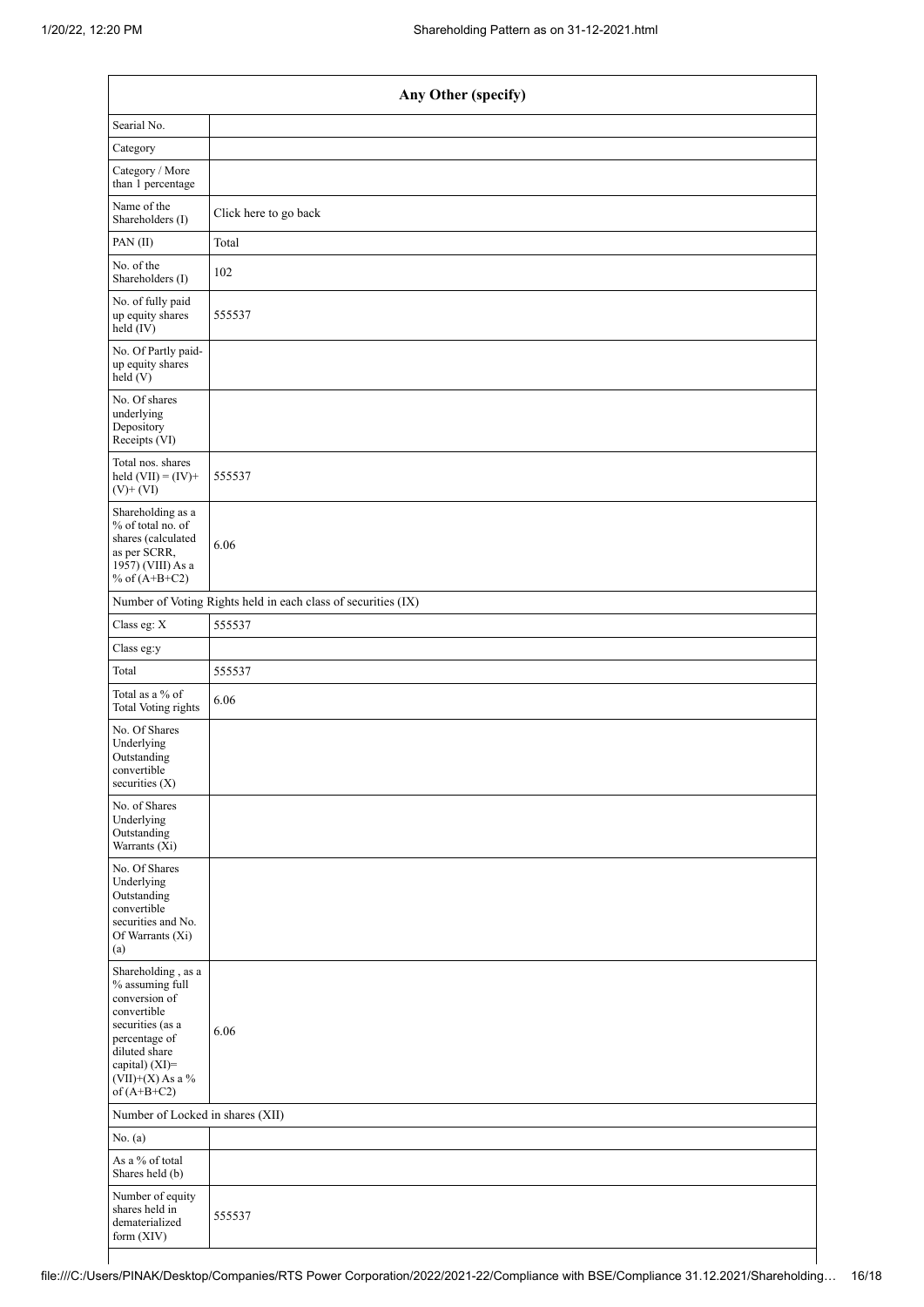Reason for not providing PAN

| Reason for not |  |
|----------------|--|
| providing PAN  |  |